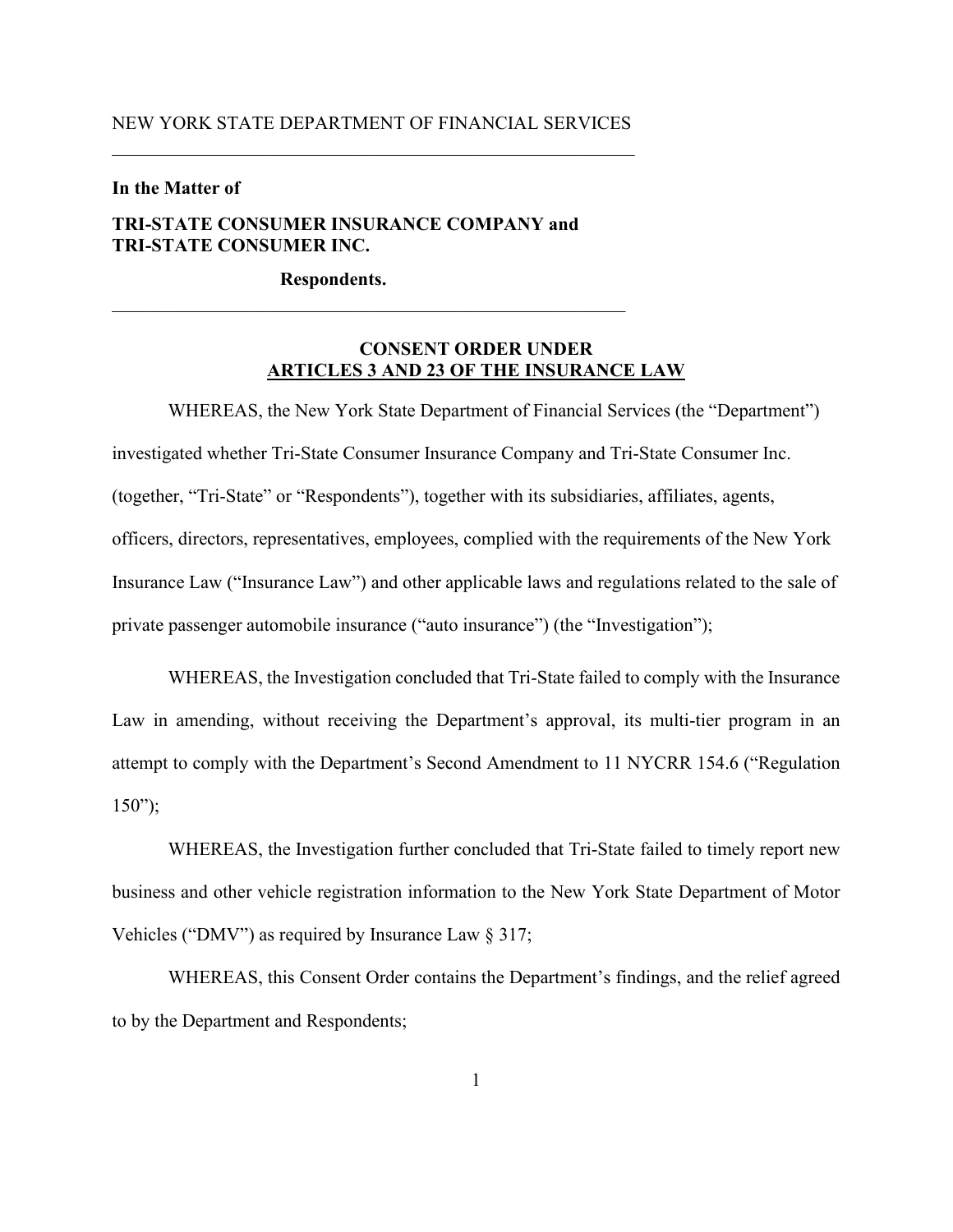NOW, THEREFORE, the Department and Tri-State are willing to resolve all matters involving Tri-State's auto insurance business in lieu of proceeding by notice and a hearing.

#### **FINDINGS**

The findings of the Department are as follows:

#### **Relevant Entities**

1. Tri-State is a property insurance company domiciled and licensed to do an insurance business in the State of New York. Tri-State underwrites, among other things, auto insurance.

#### **Regulation 150**

2. 11 NYCRR 154, promulgated by the Department pursuant to Insurance Law § 2349, regulates multi-tier programs for private passenger motor vehicle insurance in the voluntary market. A mult-tier program allows an auto insurer to employ multiple rate levels within the same company, offering consumers effectively different rates at underwriting by placing them in different tiers based on perceived risk of loss.

3. In 2017, the Department amended 11 NYCRR 154 following a multi-year investigation that revealed that certain New York auto insurers had been relying on individuals' attained education levels and/or occupational statuses as factors in establishing initial tier placement (the "E&O Investigation").

4. The Department's E&O Investigation found that said auto insurers failed to show a necessary relationship between an insured's risk of loss and the insured's attained education level and/or occupational status, thereby failing to establish that auto insurers' use of these factors was not unfairly discriminatory in violation of Insurance Law § 2303.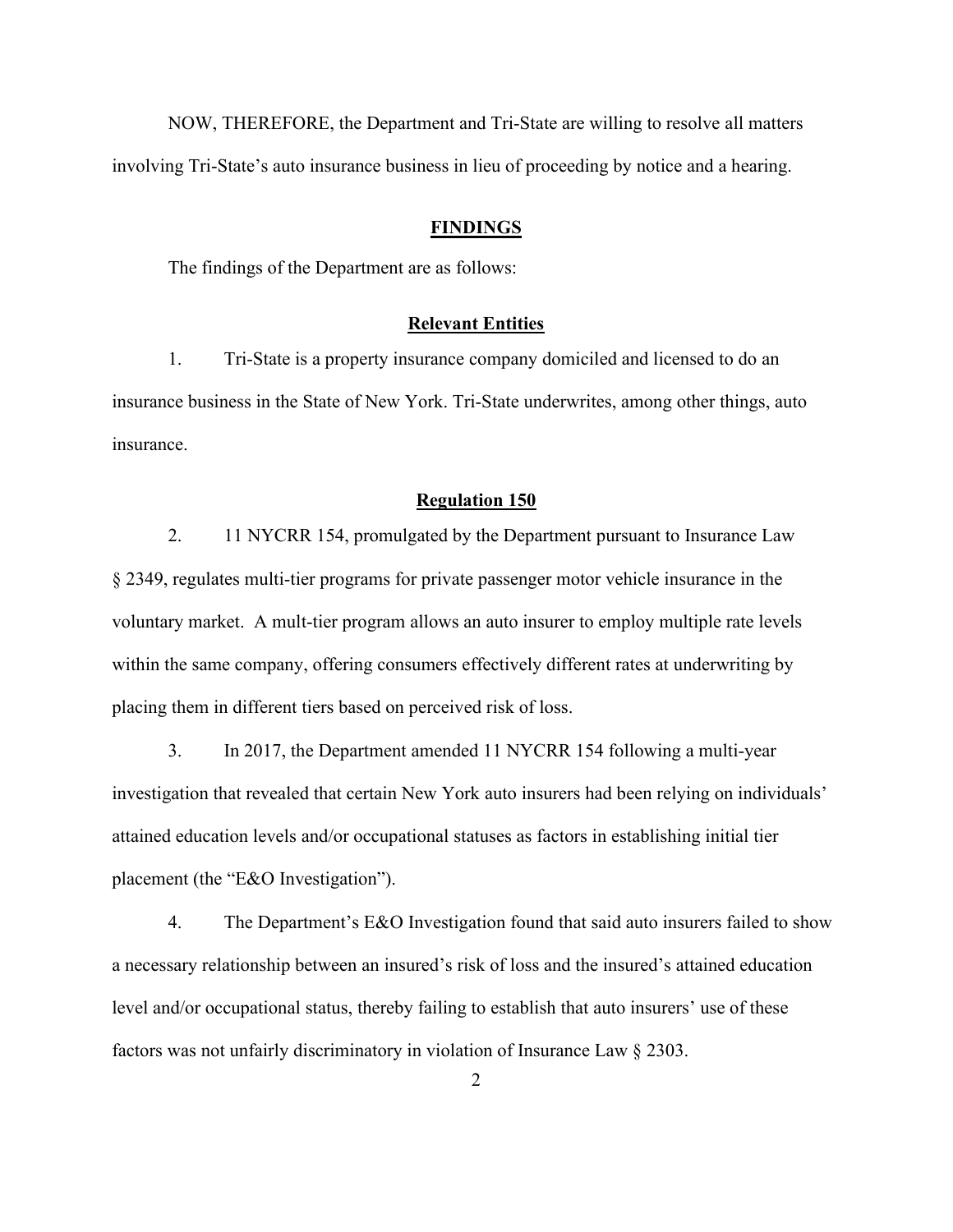5. The amendment to 11 NYCRR 154, "Insurance Regulation 150" or "Regulation 150," went into effect on March 13, 2018. Regulation 150 generally prohibits the use of attained education level and/or occupational status as a factor in initial tier placement, as well as requiring insurers that had previously used those factors in initial tier placement to amend their multi-tier rating programs and tier movement rules to the satisfaction of the superintendent for policies going forward. For policy renewals, Regulation 150 requires that insurers remedy any continuing impact of their prior use of education level attained and/or occupational status in initial tier placement on an insured's premium rate.

6. Tri-State had substantial notice of Regulation 150's new requirements. The proposed amendment to 11 NYCRR 154 was published on May 17, 2017 in the New York State Register. The amendment was subject to an extensive notice and comment period and the final regulation was published in the State Register on November 28, 2017, and effective March 13, 2018—more than three months later. The amendment gave insurers an additional 90 days after its effective date, June 11, 2018 (the "Deadline"), to comply.

7. On May 14, 2018, less than a month before the Deadline and almost a year after the publication of the proposed amendment to 11 NYCRR 154, Tri-State submitted a filing to the Department attempting to bring its multi-tier program into compliance with Regulation 150 by placing all individuals into the most favorable rating tier for education level and/or occupational status.

8. The Department would soon determine that the filing was insufficient, and because Tri-State's attempt to come into compliance with Regulation 150 was not made until a month before the Deadline, the filing could not be timely approved. Nevertheless, Tri-State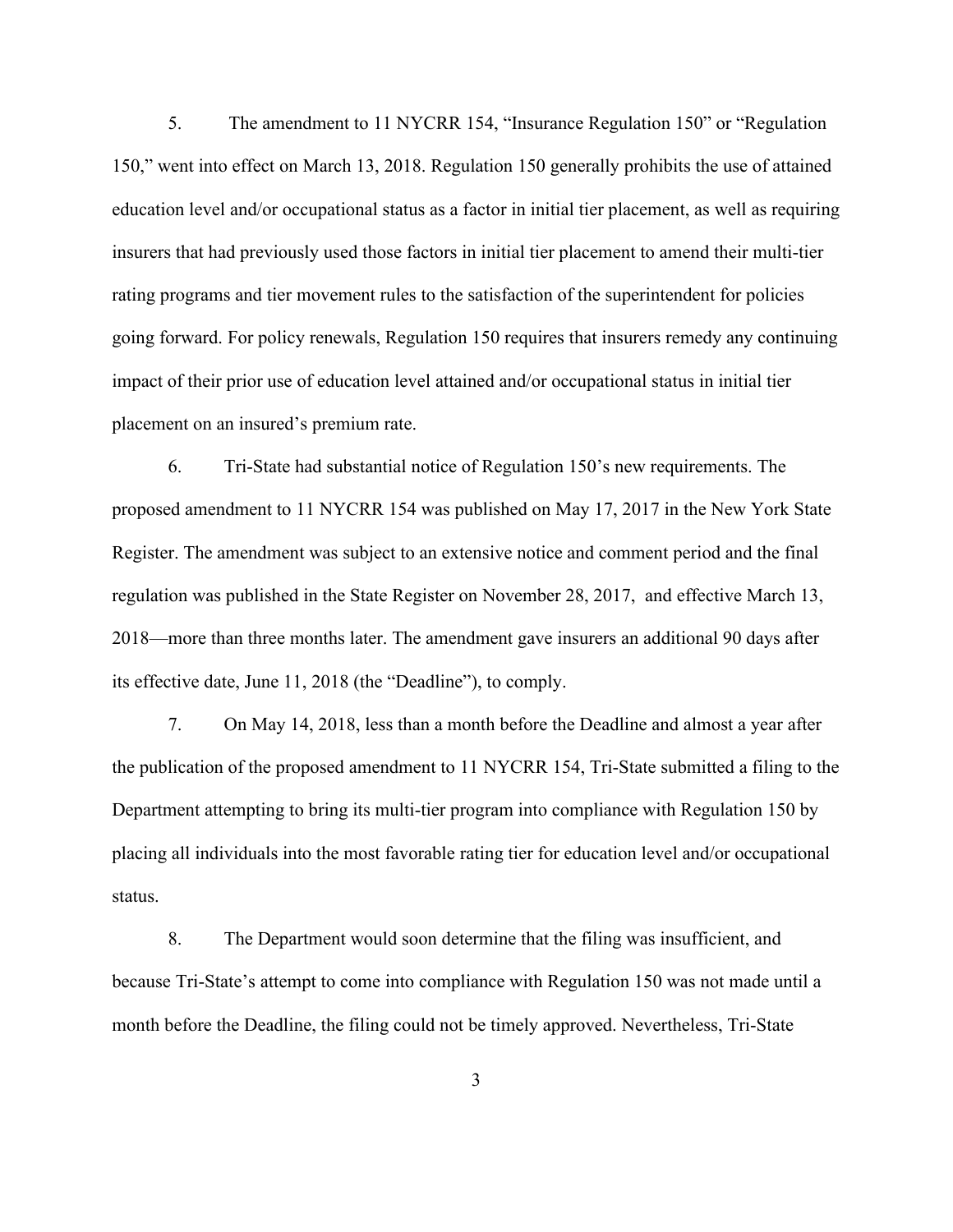proceeded to implement its new program without the Department's approval. In doing so, Tri-State knowingly departed from the rules and standards then in effect on behalf of the company, in violation of Insurance Law § 2314.

9. The Department subsequently determined that the new program did not satisfactorily remedy the continuing impact of Tri-State's prior use of education and/or occupation in initial tier placement on insureds' premium rates. The Department soon after informed the company of its determination. Nevertheless, Tri-State continued to implement the new program, resulting in new business and renewals being underwritten with insufficient rates on an ongoing basis, in violation of Insurance Law § 2303.

10. Despite being on notice that its program was not compliant, Tri-State did not make the necessary changes to amend the program, insisting that it needed confidential competitor information to correct the program's flaws. Tri-State was ultimately able to fix the program to the Department's satisfaction in November 2018 for new business and December 2018 for renewals.

11. During the course of the Investigation, the Department repeatedly expressed its concerns to Tri-State regarding the cavalier approach to compliance demonstrated by Tri-State and Penny Hart, Tri-State's then President and Chief Executive Officer. In November 2020, the company informed the Department that Ms. Hart was no longer employed by Tri-State.

#### **Tri-State's Failure to Timely Report IIEC Data**

12. The DMV's Insurance Information & Enforcement System ("IIES") was developed and implemented in January of 2000 as a result of enactment of Chapter 678 of the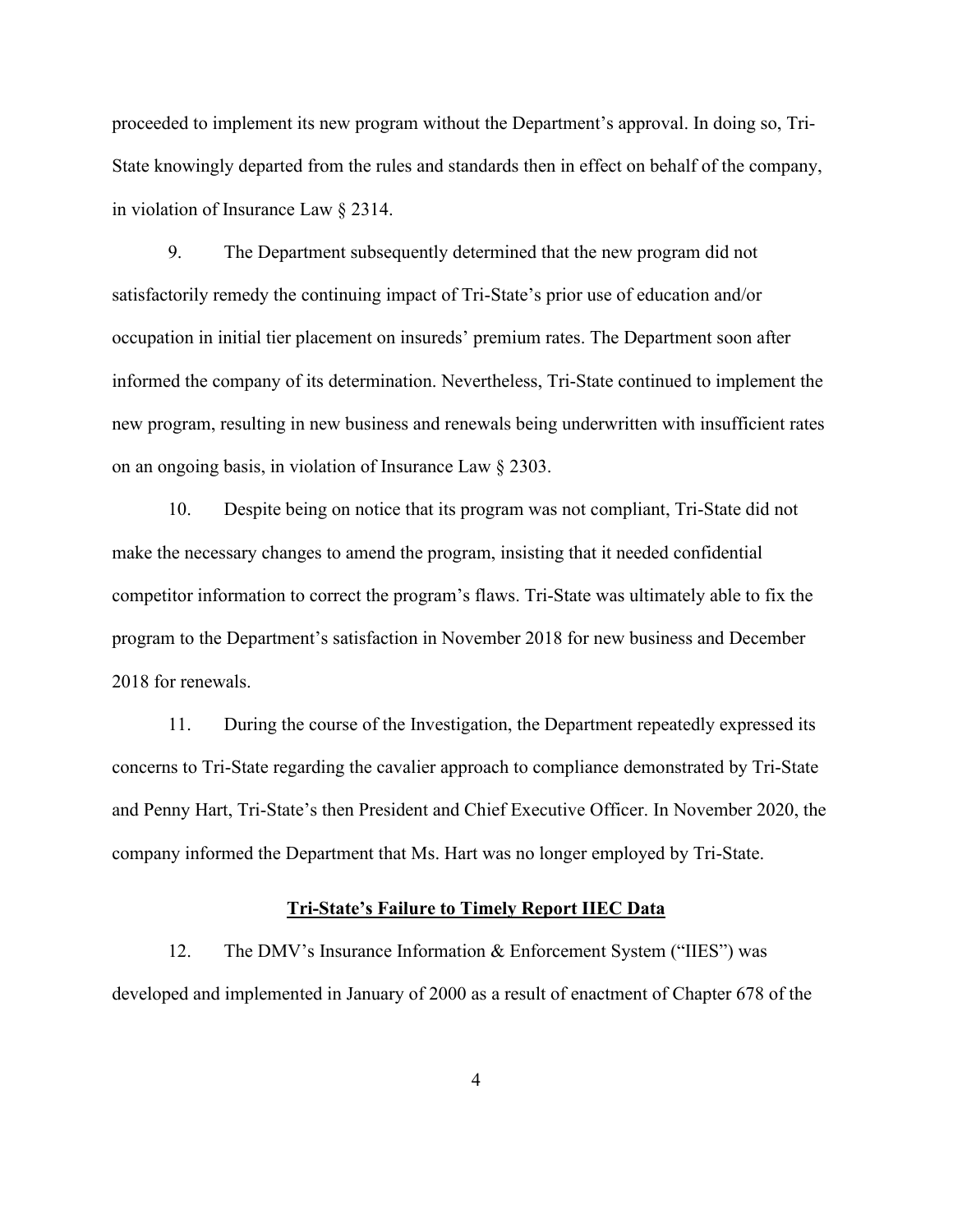laws of 1997 as amended by Chapter 509 of the laws of 1998. IIES employs an insurance information database to monitor the insurance status of New York State-registered vehicles.

13. Article 6 of the New York Vehicle and Traffic Law requires insurers to notify the DMV of certain transactions in accordance with regulations promulgated by the DMV commissioner. 15 NYCRR Part 34 implements the particular requirements of Article 6, with section 34.4 providing specific time frames. Under the regulation, insurers must report new business no later than seven days after the effective date of the policy issuance. For all terminations and suspensions, insurers must report within 30 days of the termination effective date except for hire vehicles which must be reported no less than 45 days prior to the termination effective date.

14. In the latter part of 2017, the DMV notified the Department that the insurance industry as a whole was not timely reporting to DMV in IIES as required. DMV advised that it started sending detailed quarterly performance reports to all motor vehicle insurers in May 2017, displaying the totals of each company's reporting data and the totals and percentages of those reported late to DMV.

15. Tri-State was among the companies that failed to timely report to DMV in IIES over the course of multiple years. As a result, Tri-State violated 15 NYCRR 34.4, as well as 15 NYCRR 34.2(m), which defines "Late Filing" as a notice not submitted within the required timeframes, and requires insurers to take immediate corrective action when late filings exceed 10% of total matched notices.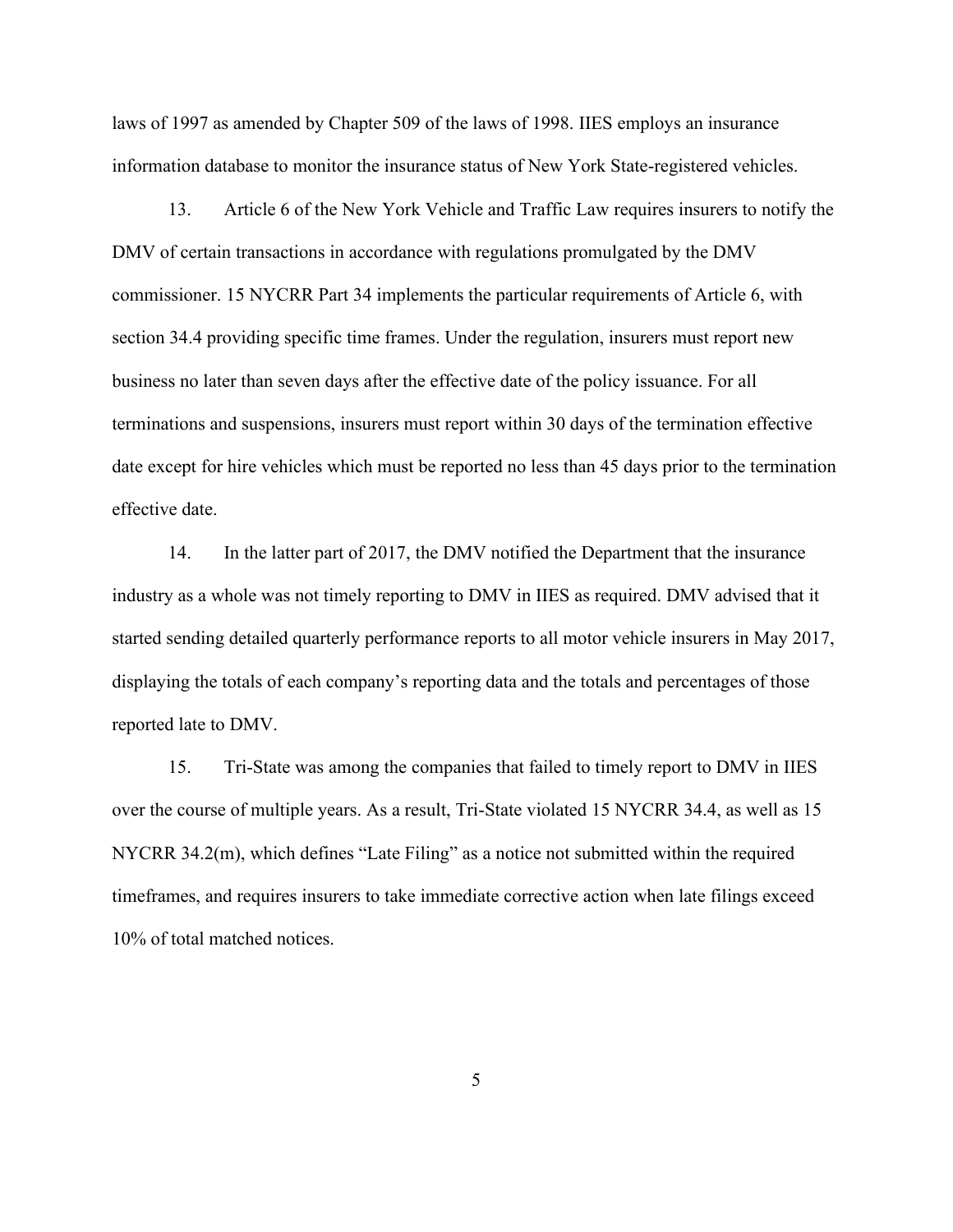#### **Violations**

16. By reason of the foregoing, the Department finds that Tri-State violated Insurance Law §§ 2303 and 2314 and, by failing to comply with the reporting requirements of Article 6 of the New York Vehicle and Traffic Law, violated Insurance Law § 317.

#### **AGREEMENT**

IT IS HEREBY UNDERSTOOD AND AGREED by Respondents and all of their respective subsidiaries, affiliates, successors, assigns, agents, representatives and employees, that:

## **Injunctive Relief**

17. Tri-State and/or its successors and assigns shall employ, a competent general counsel and/or Chief Compliance Officer going forward.

18. Tri-State has begun to take and will continue the corrective actions outlined in 15 NYCRR 34.2(m) to ensure timely reporting to the DMV going forward.

19. Tri-State shall comply with New York Insurance Law §§ 2303 and 2314, the reporting requirements of Article 6 of the New York Vehicle and Traffic Law, and all applicable New York laws and regulations.

### **Monetary Penalty**

20. No later than ten (10) business days after the Effective Date (as defined below) of this Consent Order, Respondents shall pay a civil monetary penalty of five hundred thousand dollars (\$500,000) to the Department. The payment shall be made by wire transfer in accordance with the Department's instructions.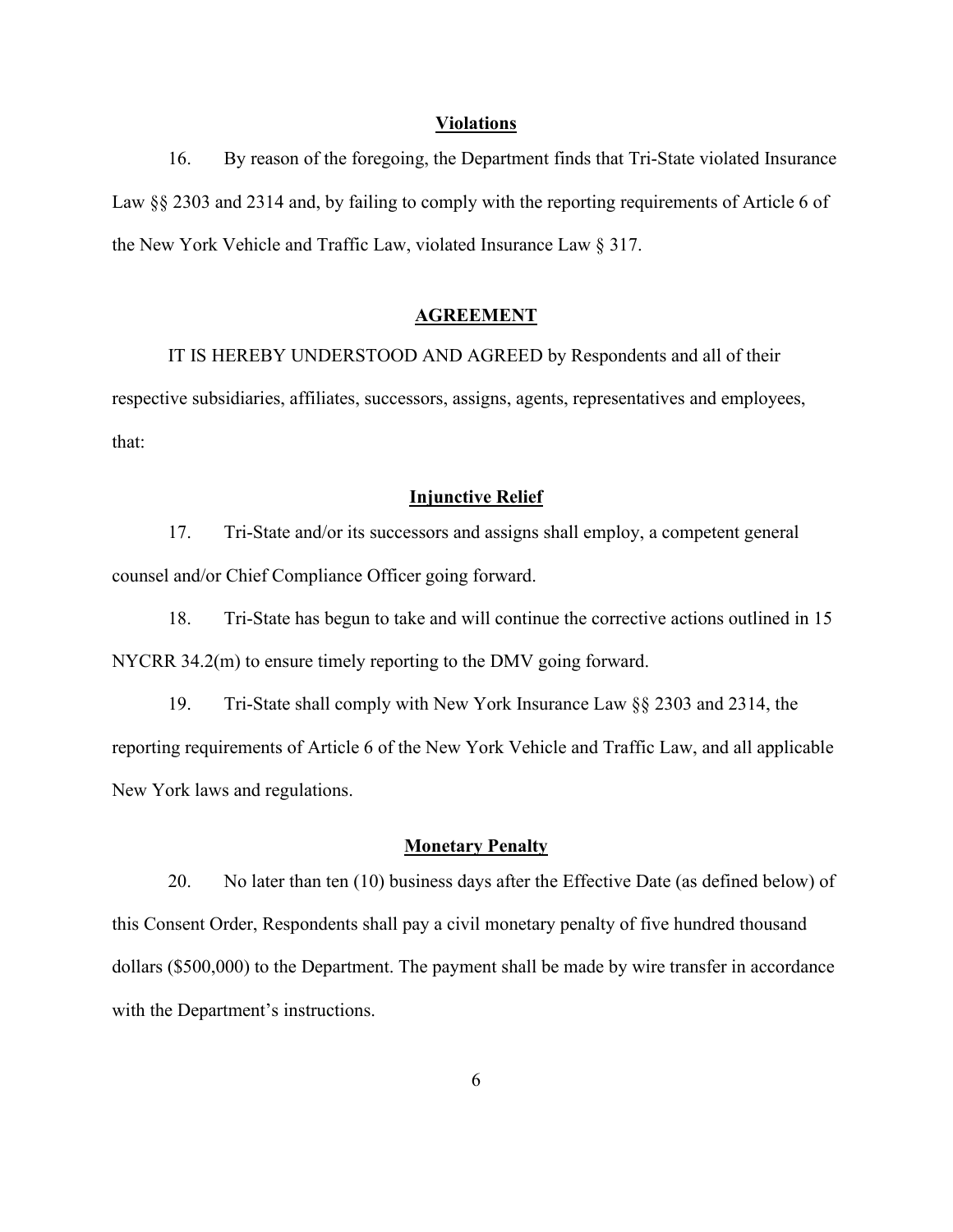21. Respondents shall not seek or accept, directly or indirectly, reimbursement or indemnification, including but not limited to payment made pursuant to any insurance policy referenced in this Consent Order, or from any of Respondents' parents, subsidiaries, or affiliates, with regard to any or all of the amounts payable pursuant to this Consent Order. However, nothing in this paragraph shall prevent Respondents from prosecuting malpractice claims against third parties or seeking recovery from individual actors through civil litigation.

22. Respondents shall not claim, assert, or apply for a tax deduction or tax credit with regard to any U.S. federal, state, or local tax, directly or indirectly, for any portion of the civil monetary penalty paid pursuant to this Consent Order.

#### **Other Provisions**

23. Respondents submit to the authority of the Superintendent of Financial Services of the State of New York (the "Superintendent") to effectuate this Consent Order.

24. Tri-State and/or its successors and assigns shall submit to the Department an affidavit of compliance with the terms of this Consent Order one (1) year from the Effective Date of this Consent Order.

<span id="page-6-0"></span>25. If the Department believes Respondents and/or its successors and assigns to be in material breach of this Consent Order, the Department will provide written notice to Respondents and Respondents must, within ten business days of receiving such notice, or on a later date if so determined in the Department's sole discretion, appear before the Department to demonstrate that no material breach has occurred or, to the extent pertinent, that the breach is immaterial or has been cured.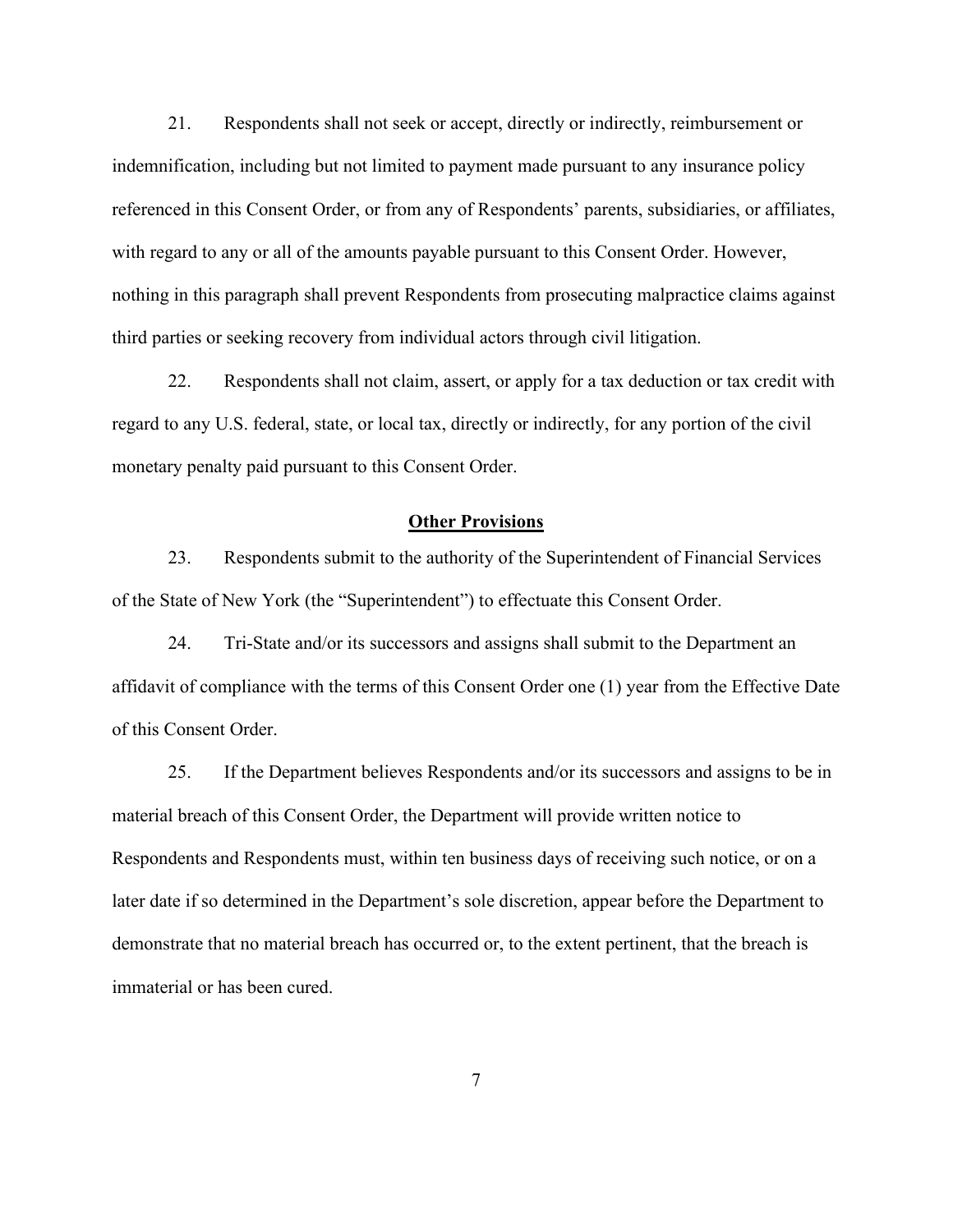26. Respondents' failure to make the required showing within the designated time period as set forth in Paragraph [25](#page-6-0) of this Consent Order shall be presumptive evidence of Respondents' material breach. Upon a finding by the Department that any Respondent or its successor and assignee has breached this Consent Order, the Department has all the remedies available to it under all applicable laws and may use any evidence available to it in connection with any ensuing hearings, notices, orders, and other remedies that are available.

27. The Department has agreed to the terms of this Consent Order based on, among other things, representations made to the Department by Tri-State and its successors and assigns, either directly or through counsel, and the Department's own factual Investigation. To the extent that representations made by Tri-State and its successors and assigns are later found to be materially incomplete or materially inaccurate, this Consent Order is voidable by the Superintendent in her sole discretion.

28. Upon the Department's request, Respondents and/or its successors and assigns shall provide all documentation and information reasonably necessary for the Department to verify compliance with this Consent Order.

29. Respondents represent and warrant, through the signatures below, that the terms and conditions of this Consent Order are duly approved, and the execution of this Consent Order is duly authorized.

30. All written communications to any party pursuant to this Consent Order shall be in writing and shall be directed as follows: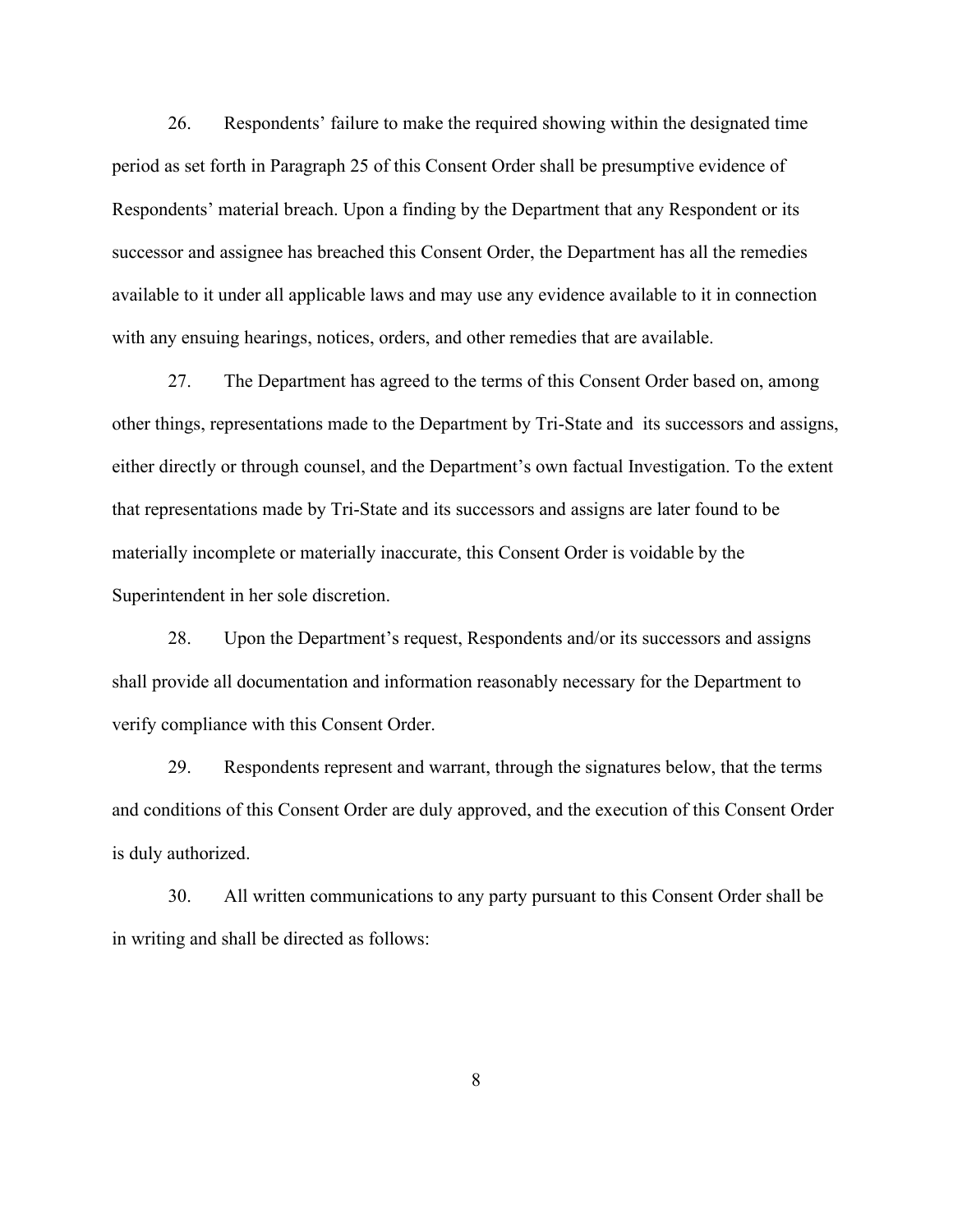#### **For the Department:**

Hadas Jacobi Senior Assistant Deputy Superintendent for Enforcement New York State Department of Financial Services One State Street New York, NY 10004

#### **For Respondents:**

Tri-State Consumer Insurance Company 100 Jericho Quadrangle, Suite 124 Jericho, NY 11753 Attn: Mark Davey

with a copy to Locke Lord LLP 200 Vesey St. Brookfield PlaceNew York, New York 10281-2101 Attn: Gregory T. Casamento John N. Emmanuel

31. This Consent Order and any dispute thereunder shall be governed by the laws of the State of New York without regard to any conflicts of laws principles.

32. Respondents waive all rights to further notice and hearing in this matter as to any

allegations of past violations by the Department's Consumer Protection and Financial

Enforcement Division up to and including the Effective Date of this Consent Order and agree

that no provision of this Consent Order is subject to review in any court or tribunal outside of the

Department.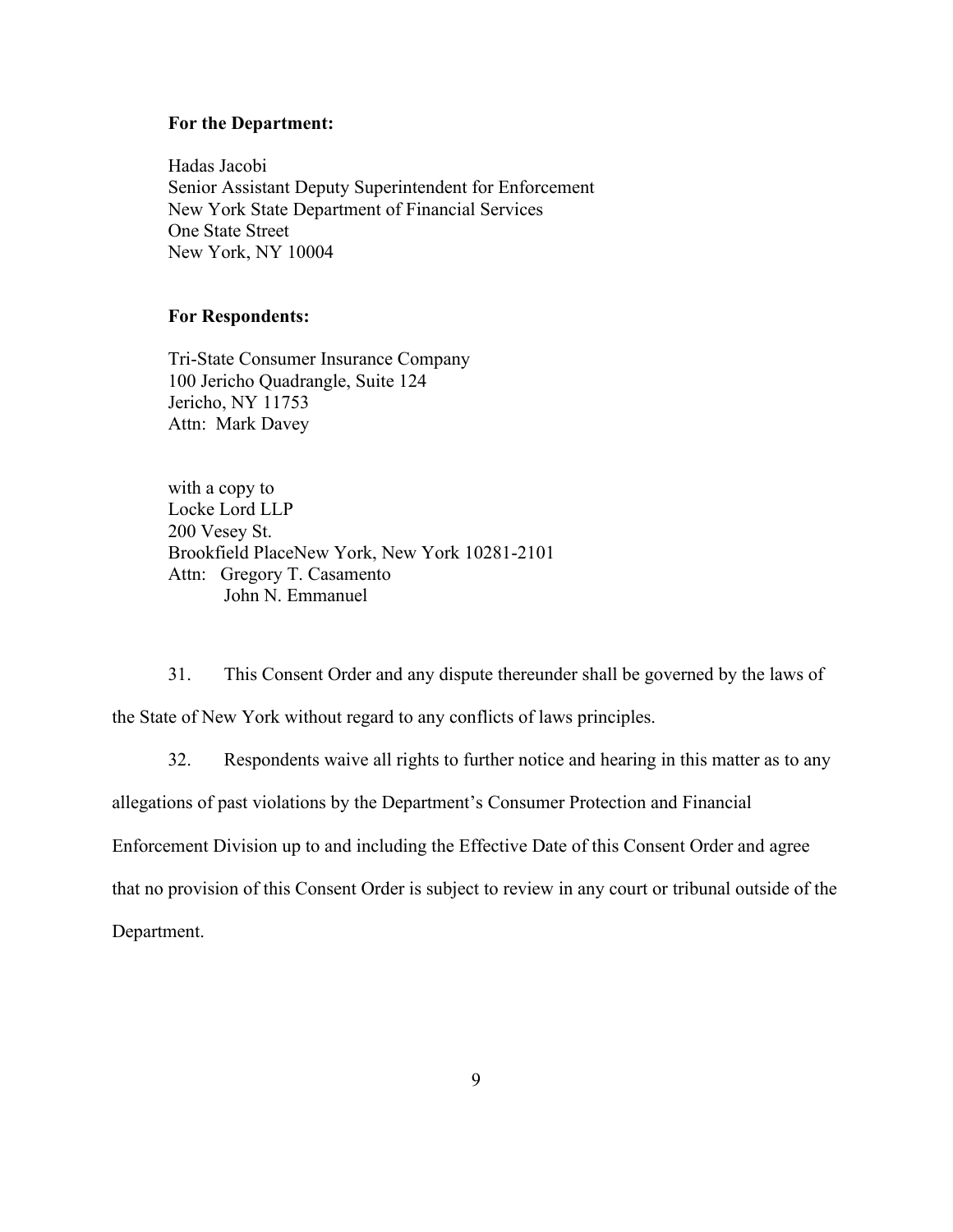33. This Consent Order is binding on the parties, as well as any successors and assigns. This Consent Order does not bind any federal or other state agency or any law enforcement authority.

34. This Consent Order may not be altered, modified, or changed unless in writing signed by all the parties hereto.

35. The Consent Order shall be enforceable and remain in effect unless stayed or terminated in writing by the Superintendent or her designee.

36. This Consent Order constitutes the entire agreement between the Department and Respondents, and supersedes any prior communication, understanding, or agreement, whether written or oral, concerning the subject matter of this Consent Order.

37. No inducement, promise, understanding, condition, or warranty not set forth in this Consent Order has been relied upon by any party to this Consent Order.

38. In the event that one or more provisions contained in this Consent Order shall for any reason be held invalid, illegal, or unenforceable in any respect, such invalidity, illegality, or unenforceability shall not affect any other provision of this Consent Order.

39. Upon the parties' execution of this Consent Order, the Department will discontinue the Investigation as to and against Respondents solely with respect to the practices set forth herein through the Effective Date of this Consent Order. No further action will be taken by the Department against Respondents for the conduct set forth in this Consent Order provided they comply with the terms of the Consent Order.

40. Nothing in this Consent Order shall be construed to prevent any consumer from pursuing any right or remedy at law.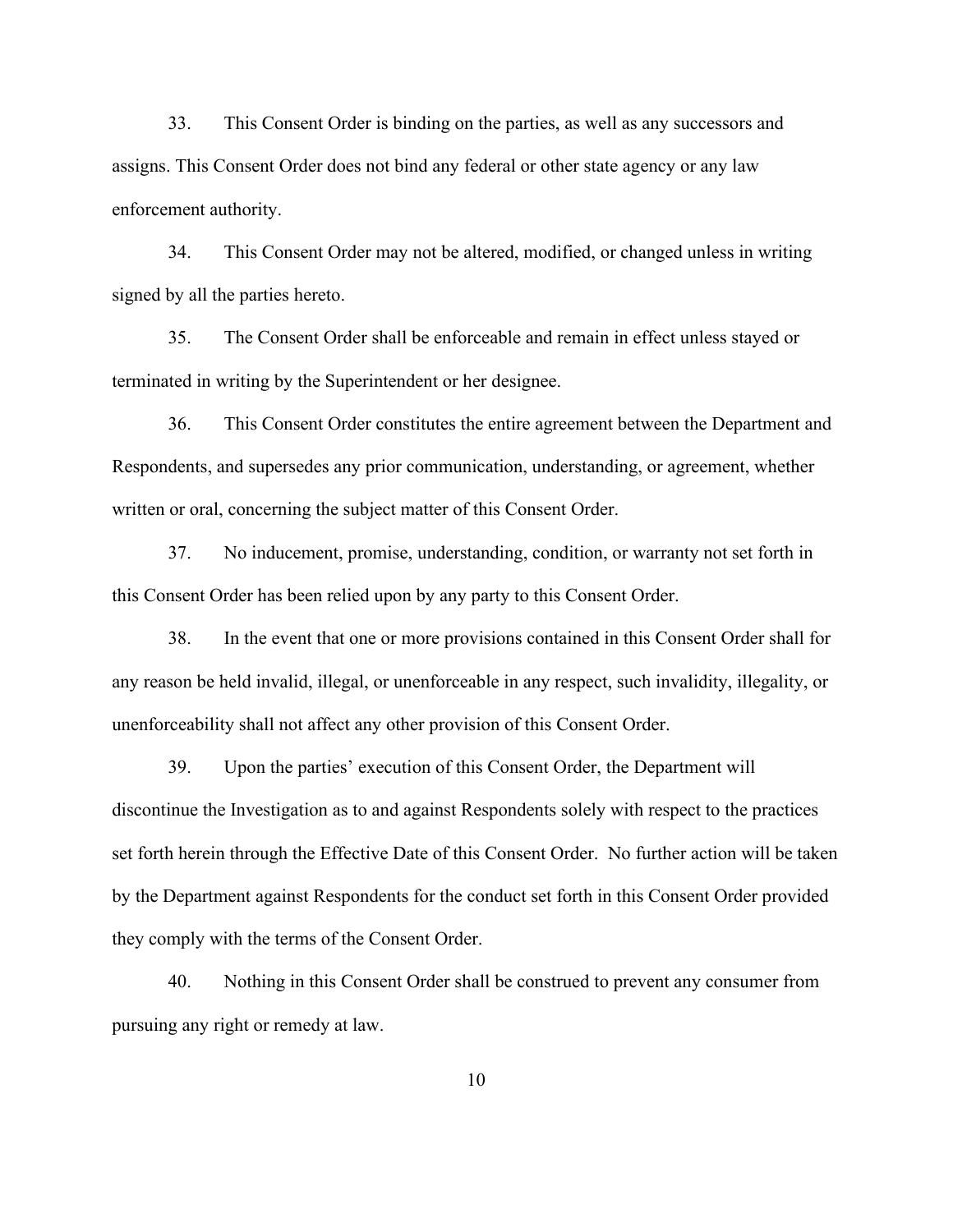41. Except with regard to the enforcement of this Consent Order, Respondents' consent to the provisions of this Consent Order does not bar, estop, waive, or otherwise prevent Respondents from raising any defenses to any action taken by any federal or state agency or department, or any private action against Respondents.

42. This Consent Order may be executed in one or more counterparts and shall become effective when such counterparts have been signed by each of the parties hereto and the Consent Order is So Ordered by the Superintendent of Financial Services or her designee (the "Effective Date").

*(The remainder of this page is intentionally blank.)*